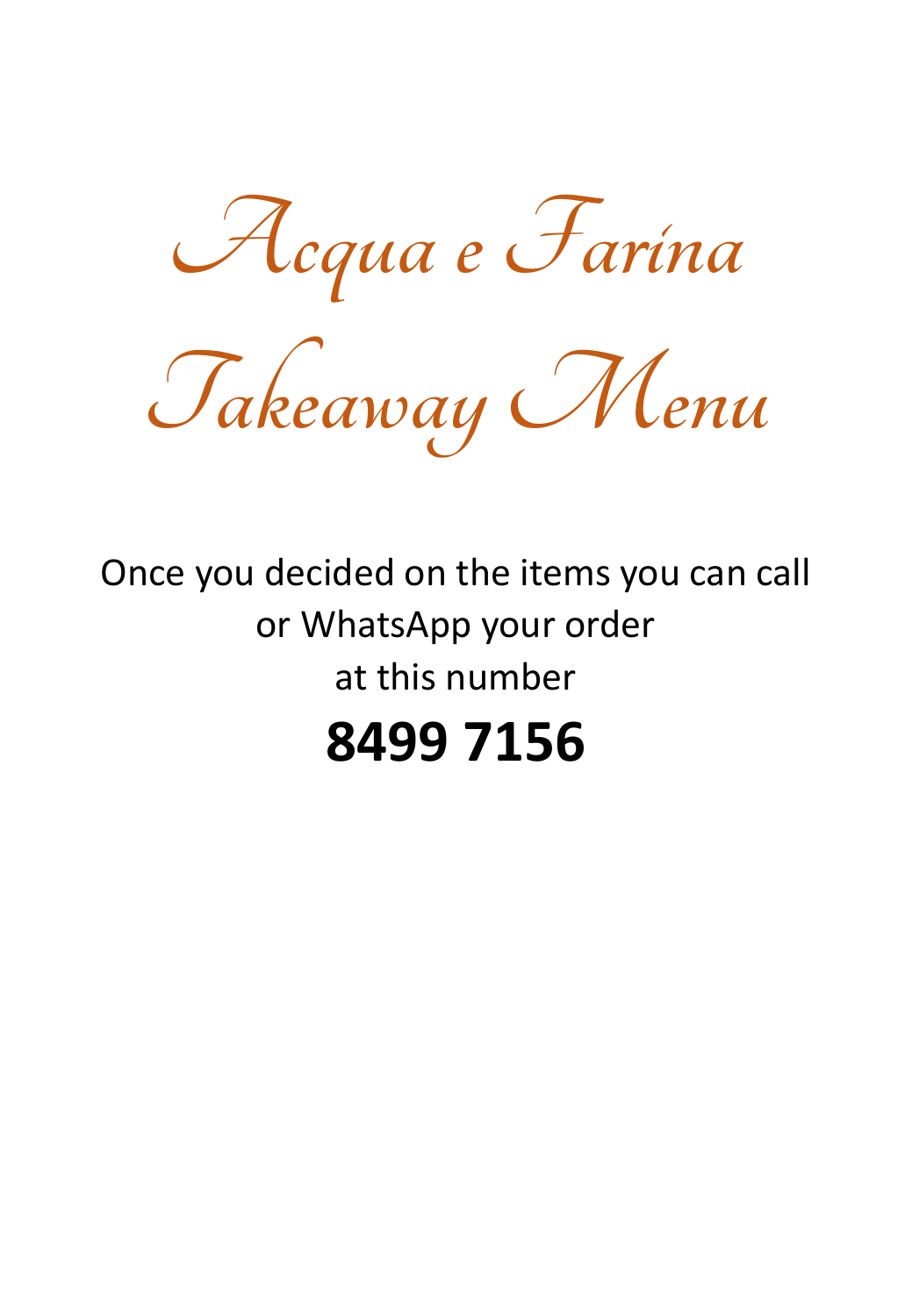**I Nostri Antipasti**

## Our Soup, Salad and Starters

| Zuppa del Giorno<br>Soup of the Day                                                                                                                   | 18.00 |
|-------------------------------------------------------------------------------------------------------------------------------------------------------|-------|
| Insalata al Caprino Caldo<br>Mixed Greens with Walnuts, Sundried Tomato, Honey and Balsamic<br>Vinegar Dressing served with Warm Goat Cheese on Bread | 25.00 |
| <b>Melanzane alla Parmigiana</b><br>Oven baked Eggplants slices layered with Mozzarella, Tomato Sauce,<br>Parmesan Cheese and Basil                   | 27.00 |
| Asparagi al Tartufo<br>Boiled Green Asparagus served with Parmesan Cheese Hot Butter and<br>shaved fresh Italian summer Truffle                       | 38.00 |
| <b>Burratina</b><br>Fresh Burratina Cheese served with Cherry Tomatoes,<br>Parma Ham and Pork Mortadella                                              | 34.80 |
| <b>Tomino</b><br>Oven baked soft Cow Cheese served with "Genevese Ragout" a sauce<br>made with tender braised Beef and three types of Onions          | 29.00 |
| <b>Bufala Calda</b>                                                                                                                                   | 28.00 |
| Pan-fried Buffalo Mozzarella Cheese wrapped with Parma Ham served<br>with freshcut Tomato Sauce and Arugula                                           |       |
| Gamberetti con Pancetta e Spinaci<br>Pan-fried Shrimps wrapped with Italian Bacon served<br>with sautéed Spinach                                      | 27.00 |
| <b>Capesante con Funghi</b><br>Scallops gently pan fried, served with Mushrooms Sauce<br>and Baby Spinach                                             | 28.00 |
| <b>Sardine</b><br>Breaded and deep fried Italian Sardines served<br>with homemade Tartar Sauce                                                        | 30.00 |
| Calamari Italiani Fritti<br>Deep-fried Italian Calamari Rings served with<br><b>Spicy Tomato Sauce</b>                                                | 32.00 |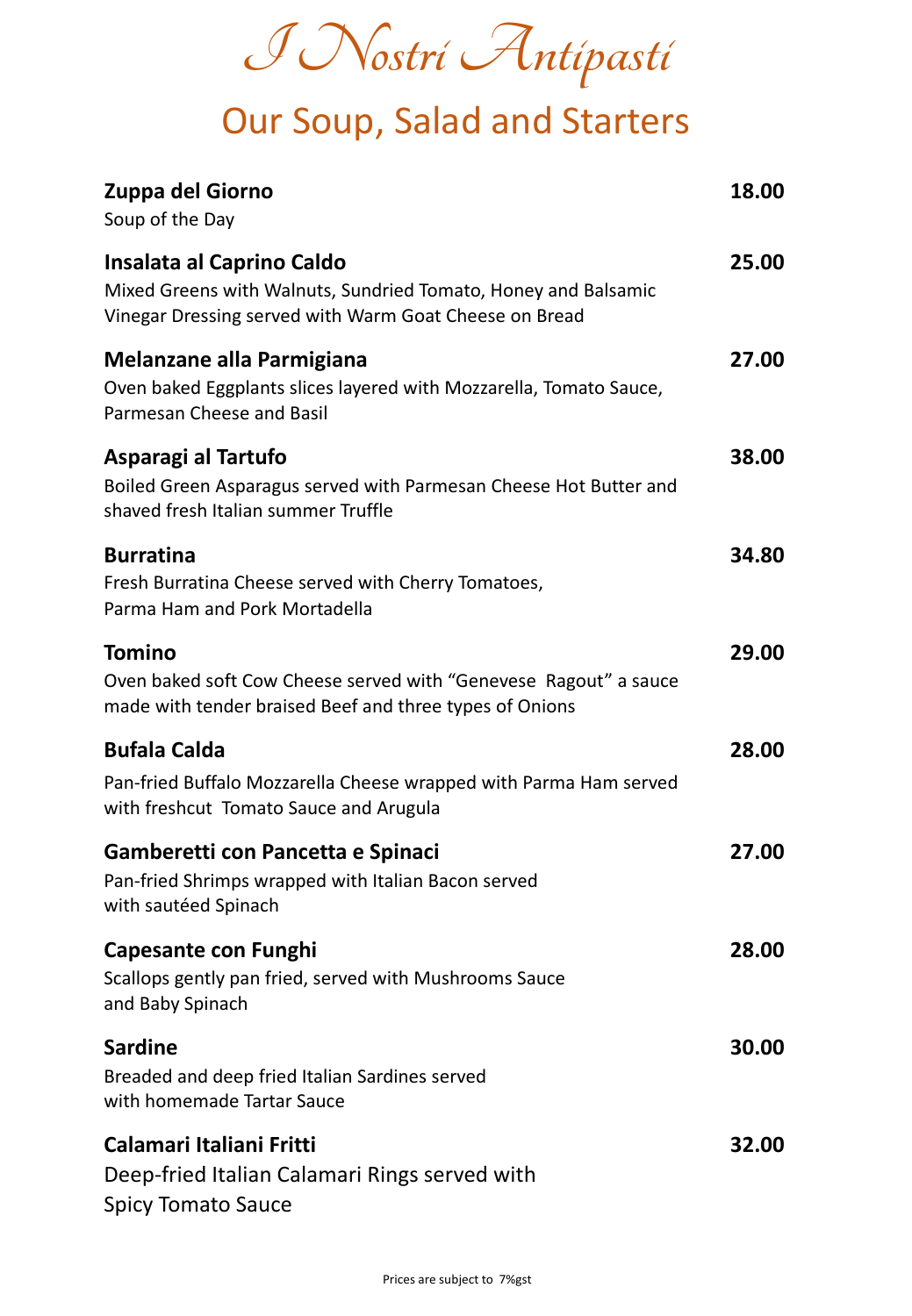**Le Nostre Paste**

## Our fresh Pasta made by chef Roberto, Dry Pasta and Risottos

| Fettuccine Nere alla Polpa di Granchio<br>Homemade Squid Ink Pasta with Crabmeat tossed in Tomato Sauce with a<br>touch of Cream                                                                           | 33.00 |
|------------------------------------------------------------------------------------------------------------------------------------------------------------------------------------------------------------|-------|
| <b>Tagliatelle al Tartufo</b><br>House made Egg Pasta tossed in Cream Sauce with braised Onions and<br>Italian Bacon served with shaved Italian Summer Fresh Truffle                                       | 40.00 |
| Ravioli di Ricotta e Spinaci al Burro e Salvia<br>Homemade Ravioli stuffed with Ricotta Cheese and Spinach tossed with<br>Butter, Parmesan Cheese and Sage                                                 | 32.00 |
| Tonnarelli Neri alle Vongole e Bottarga<br>Squid Ink Spaghetti with Live Clams tossed in White Wine with Garlic,<br>Herbs and Olive Oil and topped with "Bottarga" a delicacy of salted,<br>cured Fish Roe | 36.00 |
| Linguine al Pesto e Gamberi<br>Linguine Tossed with Pesto Sauce made with Italian Basil and pan fried<br>wild caught King Prawn                                                                            | 36.00 |
| Risotto allo Zafferano e Salsiccia<br>Risotto with Saffron topped with Pork Sausage<br>(Waiting time of approximately 25 minutes is required)                                                              | 34.00 |
| Risotto ai Funghi<br>Risotto with Porcini and Portobello Mushrooms<br>(Waiting time of approximately 25 minutes is required)                                                                               | 34.00 |

\*Gluten-free Spaghetti are available upon request, but will require at least 20 mins preparation and cooking time

Prices are subject to 7% GST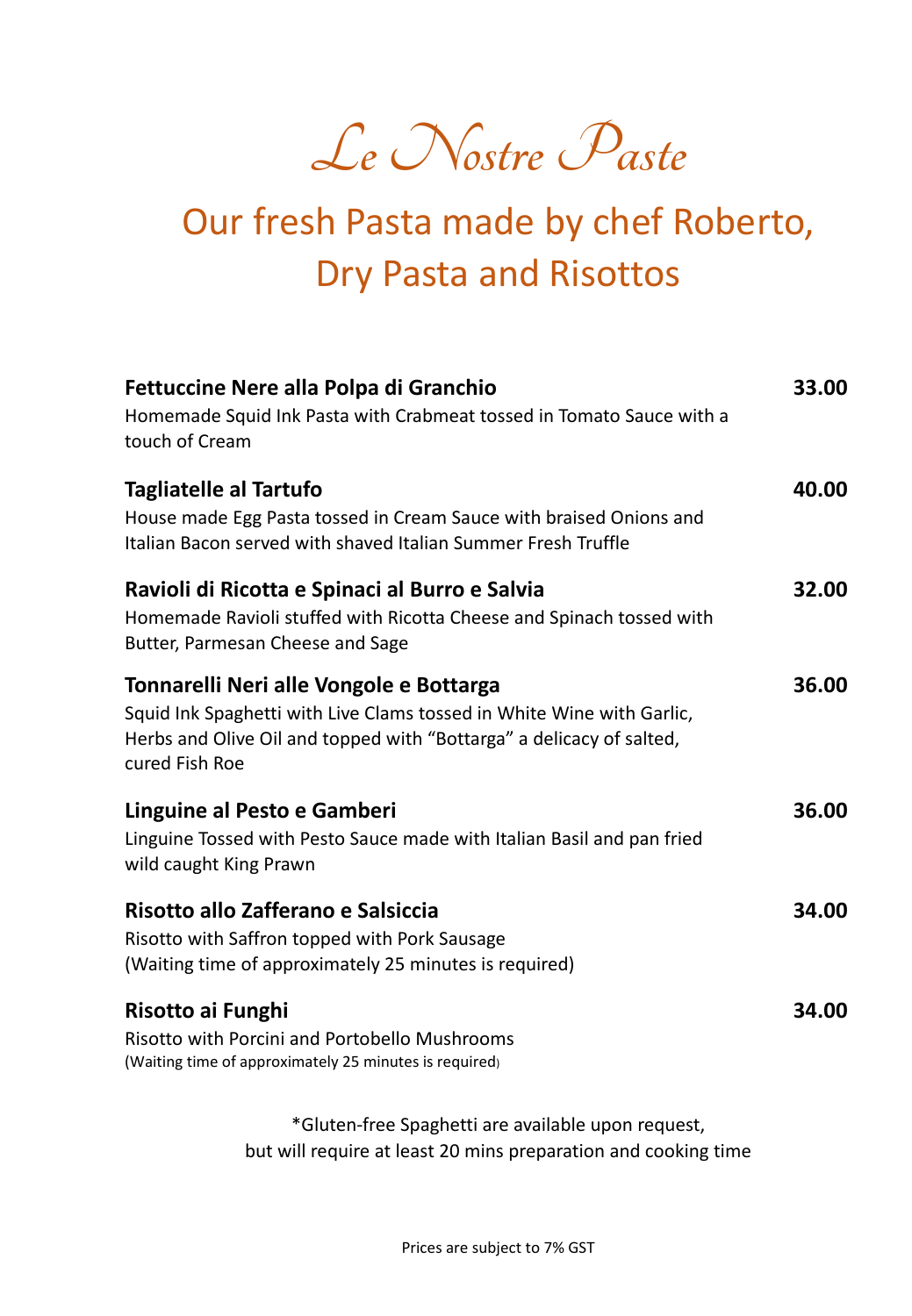**Le Nostre Pizze**

# Our Pizzas

#### RED – with a tomato sauce base

| Pizza Margherita                                                  | 28.00 |
|-------------------------------------------------------------------|-------|
| <b>Tomato and Mozzarella</b>                                      |       |
| Pizza Bufala                                                      | 33.00 |
| Tomato, Mozzarella, Buffalo Mozzarella and Basil                  |       |
| Pizza Hawaiiana                                                   | 31.00 |
| Tomato, Mozzarella, Cooked Ham and Pineapple                      |       |
| Pizza Ortolana                                                    | 31.00 |
| Tomato, Mozzarella and mixed Vegetables                           |       |
| Pizza Napoletana (Salty)                                          | 31.00 |
| Tomato, Mozzarella, Capers, Anchovies and Oregano                 |       |
| Pizza Prosciutto e Funghi                                         | 32.00 |
| Tomato, Mozzarella, Cooked Ham and Mushrooms                      |       |
| Pizza Diavola                                                     | 33.00 |
| Tomato, Mozzarella, Pork Salami and Chillies                      |       |
| Pizza Rucola e Parma                                              | 34.00 |
| Tomato, Mozzarella, Parma Ham, Arugula and shaved Parmesan Cheese |       |
| Pizza Acqua e Farina                                              | 35.00 |
| Tomato, Mozzarella, Ricotta Cheese, Salami and sautéed Spinach    |       |
| For extra toppings                                                | 3.00  |
| <b>For additional Parma Ham</b>                                   | 7.00  |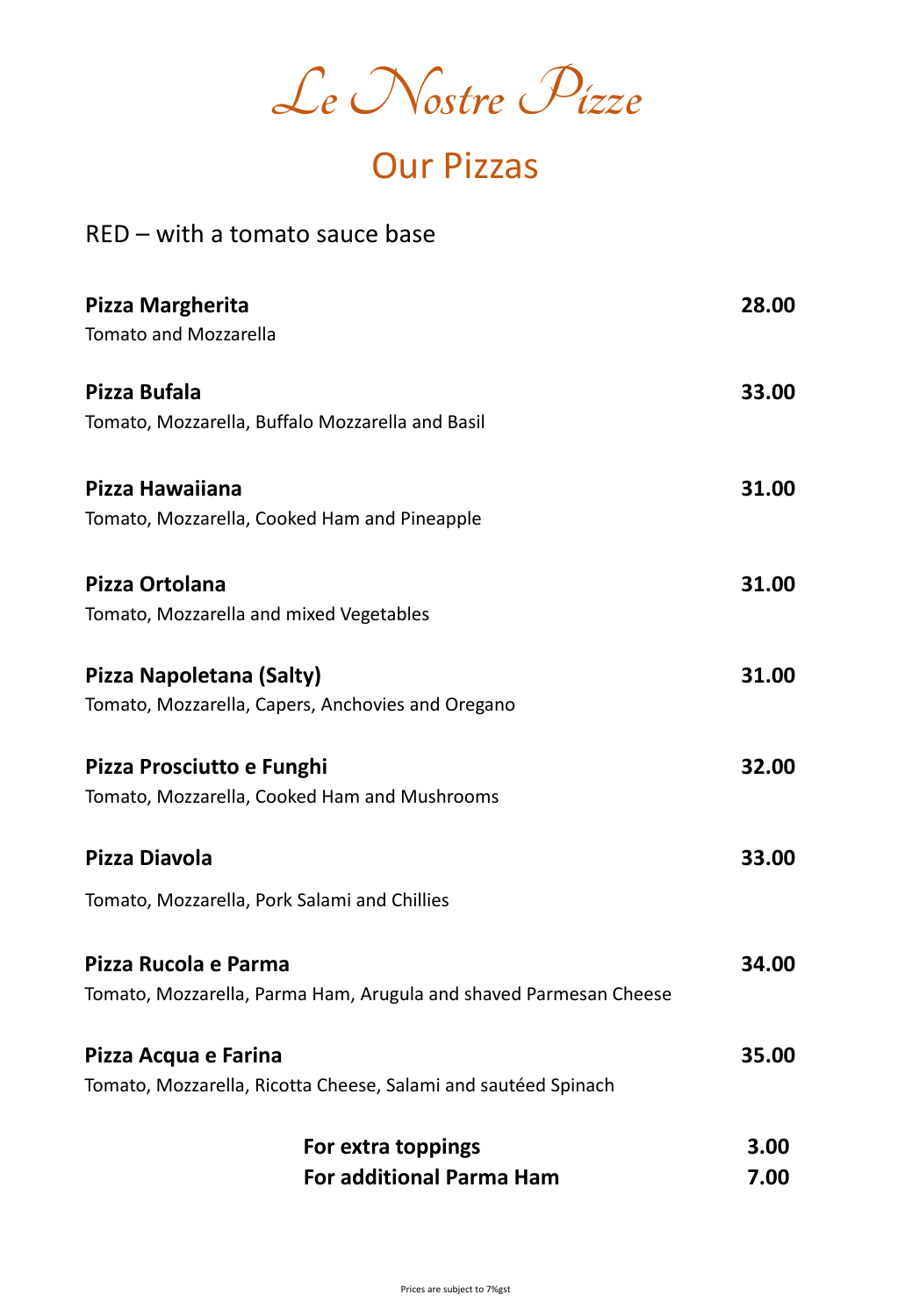

### Our Pizzas

#### WHITE – with a cheese base

| Pizza Quattro Formaggi                                                                       | 34.00 |
|----------------------------------------------------------------------------------------------|-------|
| Pizza with Four Cheeses: Mozzarella, Gorgonzola (Blue Cheese),<br>smoked Scamorza and Asiago |       |
| <b>Pizza Tartufo</b>                                                                         | 35.00 |
| Pizza with Mascarpone, Mozzarella, Mushrooms and Black Truffle                               |       |

**I Nostri Calzoni** 

### Our Folded Pizzas

| <b>Calzone Ortolana</b>                                      | 31.00 |
|--------------------------------------------------------------|-------|
| Folded Pizza with Mozzarella and Vegetables                  |       |
| <b>Calzone Prosciutto e Funghi</b>                           | 32.00 |
| Folded Pizza with Mozzarella, cooked Ham and Mushrooms       |       |
| <b>Calzone Napoletana</b>                                    | 33.00 |
| Folded Pizza with Mozzarella, Ricotta Cheese and Pork Salami |       |

Prices are subject to 7% gst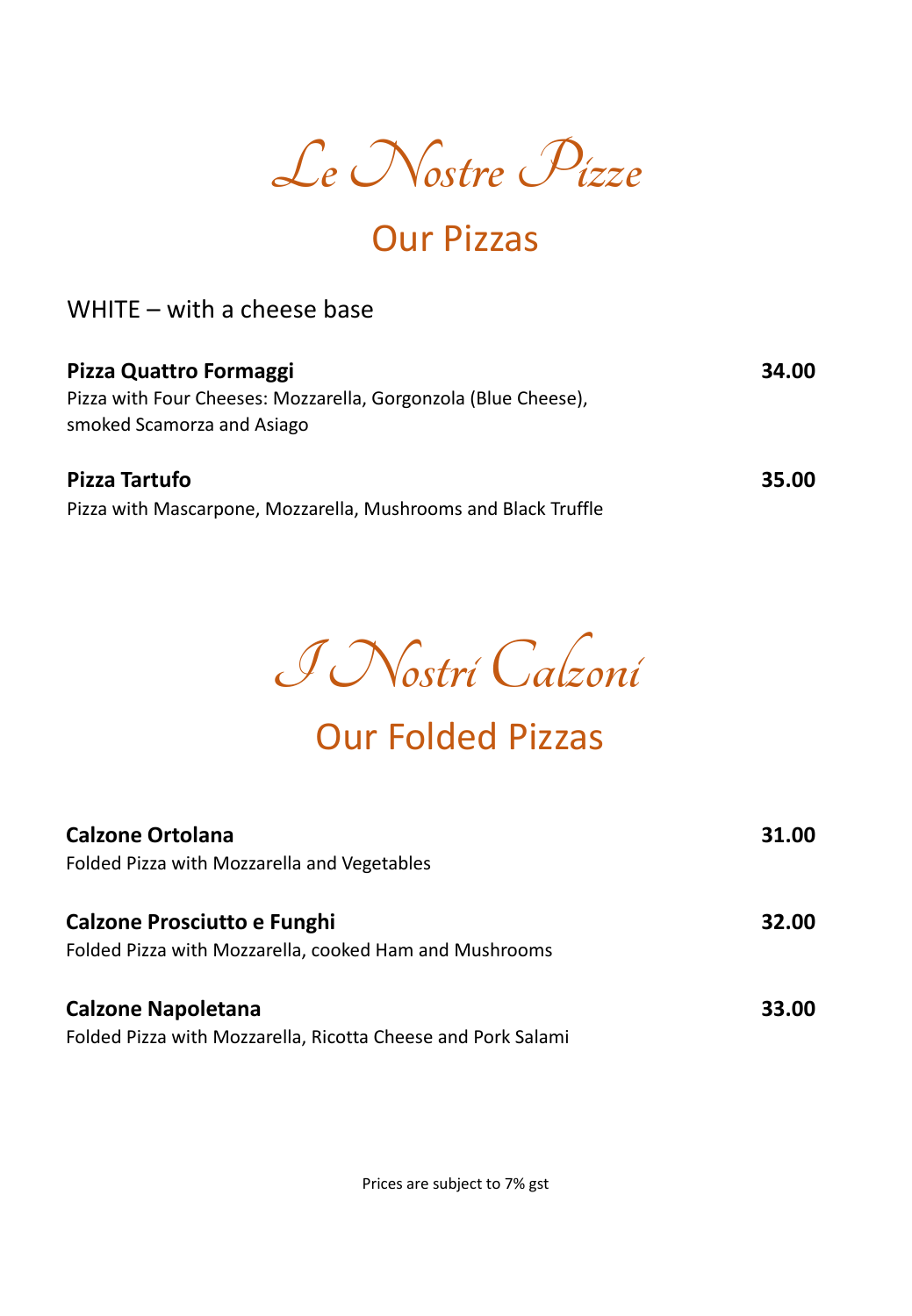**I Nostri Secondi**

#### Our Mains (approx. 20-25 Minutes waiting time)

**Stinco di Agnello Brasato 43 .00** Oven-Baked Lamb Shank Braised with Vegetables and Herbs, served with Potatoes **Guancia di Maiale Brasata al Forno 43.00** Tender braised Pork Jowl and Vegetable served with Vegetable **Tagliata alla Griglia (min. order 300gr) 21.00\*** (Chef Recommendation 400-500gr) example and the example of Per 100gm Australian Black Angus Beef Ribeye (200 days grain fed) from Stockyard grilled and sliced, served with Vegetables and Potatoes **\*For charging purpose there might be a maximum 30gr tolerance** 

**since the cut is done by hand, price my vary.**



| Crema Caramellata                                                                                      | 15.00 |
|--------------------------------------------------------------------------------------------------------|-------|
| Crème Brûlée: Vanilla Custard topped with a layer of crispy Caramel                                    |       |
| <b>Panna Cotta</b>                                                                                     | 15.00 |
| Cream and Milk Pudding topped with Berry Sauce                                                         |       |
| Tiramisù                                                                                               | 15.00 |
| Our Classic Tiramisu                                                                                   |       |
| <b>Torta al Cioccolato</b>                                                                             | 15.00 |
| Homemade Chocolate Cake                                                                                |       |
|                                                                                                        |       |
| <b>Cheese Platter</b>                                                                                  | 31.00 |
| Combination of Cow Cheese, Sheep Cheese and Goat Cheese<br>served with homemade Capsicum Jam and Bread |       |

Prices are subject 7%gst